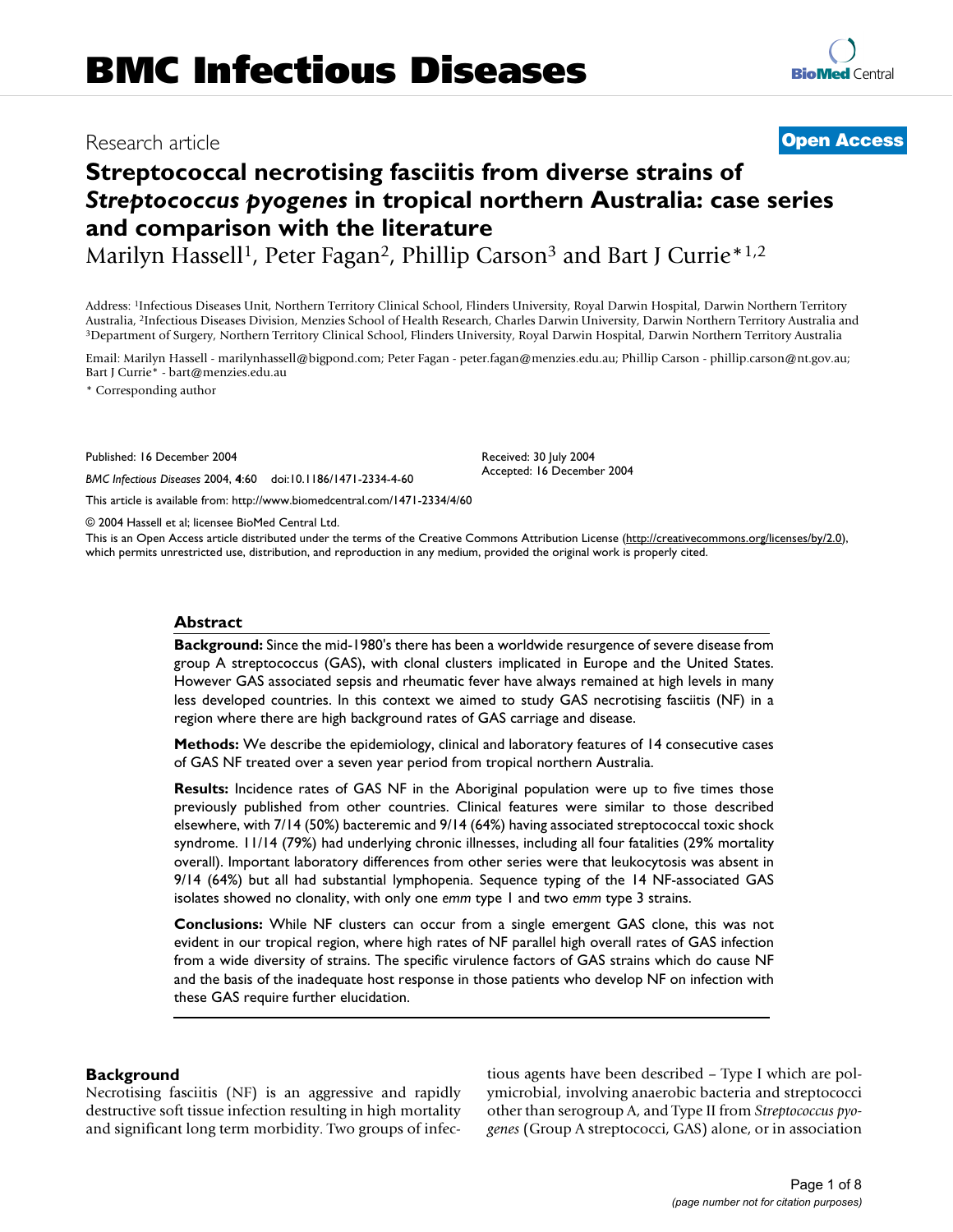with *Staphylococcus aureus* or *Staphylococcus epidermidis* [1]. The latter was originally described by Meleney in 1924 as 'haemolytic streptococcal gangrene' [2] and has since been considered a rare entity.

Since the mid-1980's a worldwide increase in infections due to GAS has been noted. In affluent populations where GAS disease is uncommon aside from pharyngitis in childhood, increasing numbers of necrotising fasciitis and streptococcal toxic shock syndrome (STSS) have been seen, as well as an upsurge of acute rheumatic fever apparently restricted to parts of the United States [3-6]. This has been attributed in some locations to dissemination of a virulent M1 serotype GAS clone[7]. In developing nations the pattern of GAS disease is different, with continuing high rates of streptococcal pyoderma and post-streptococcal disease[8].

Recent case series of GAS NF have been published from Norway[4] and Ontario, Canada[5,6]. The Northern Territory (NT) of Australia consists of a combination of affluent, urban residents, as well as residents in remote communities, who are predominantly indigenous Aboriginals with high levels of poverty and overcrowding. As in developing nations, these remote communities have very high rates of GAS disease in the form of streptococcal pyoderma, rheumatic fever and post-streptococcal glomerulonephritis[9]. We examine the epidemiology, clinical features and streptococcal sequence typing of a series of cases of GAS NF from the tropical top end of the NT and compare the results with the literature.

### **Methods**

The Royal Darwin Hospital services 135,000 inhabitants of the NT, with around 100,000 located in the city of Darwin. Indigenous Aboriginal Australians account for 24% of the population[10]. Cases of possible GAS NF treated at Royal Darwin Hospital were prospectively identified. Case definition for inclusion in the analysis required GAS to be cultured from sterile sites, notably operative tissue specimens +/- blood cultures. NF was defined by necrosis of subcutaneous tissue, specifically fascial oedema and necrosis detected either macroscopically at surgery, or microscopically on histopathology.

Fourteen cases fulfilling the case definition were identified between May 1994 and April 2001. A chart review was conducted to identify epidemiological characteristics, clinical features, laboratory results, treatment and outcomes. Age, gender, ethnicity, urban or rural residence and any concurrent medical conditions were documented. The dates of presentation, presumptive diagnosis of NF and of surgery were documented. Symptoms, signs, hemodynamic status and temperature were documented for these dates, as was the presence of STSS as defined by the Working Group on Severe Streptococcal Infections[11]. Antibiotic treatment, surgery, and any adjuvant therapies were documented. Baseline hematological and biochemical parameters were recorded for the date of presentation, and blood and tissue culture results were documented. Duration of Intensive Care Unit (ICU) admission, and type of ICU support required were recorded.

Incidence rates of GAS NF for this region of the NT were calculated using regional population numbers from census data. There was possibly an increase in case ascertainment after 1998 and incidence rates were also calculated by year.

Procedures for *emm* sequence typing and analysis of *emm*specific PCR products were carried out as previously described[12]. DNA sequences were subject to homology searches against all *emm* sequences deposited in GenBank and in the Centers for Disease Control (CDC) *Streptococcus pyogenes emm* sequence database[13].

Approval for the study was obtained from the Health Research Ethics Committee of Royal Darwin Hospital and the Menzies School of Health Research.

## **Results**

Table [1](#page-2-0) summarizes the details for each patient.

From 1994 to 2001, 14 cases of confirmed GAS NF were treated at Royal Darwin Hospital. The number of cases per year ranged from zero in 1995 and 1998 to five in 2001. This gives a maximum yearly incidence of 3.8 cases per 100,000. Half of the cases occurred in Aboriginal patients, with an incidence of 5.8 per 100,000 for Aboriginals in the 2001 cluster of cases. Eight cases occurred in women (57%), five of whom were Aboriginal. Ages ranged from 27–61 years in males (mean 41.5 yrs) and 27–59 years in females (mean 41.5 yrs). Eleven cases were community acquired and three nosocomial. All seven Aboriginal patients had multiple concurrent medical conditions, whereas three of the seven non-Aboriginals had no additional pathology.

Patients presented most consistently with pain in the affected area. The other common complaints were swelling, and systemic symptoms of fever and rigors. Signs on presentation were typically induration and tense swelling of the area. Only four of the fourteen cases (29%) were noted to have extensive skin erythema, but nine (64%) had local pre-existing wounds or ulceration. Ten patients had only limb involvement, two had chest wall involvement, one had extension from right leg to the abdominal wall and one had extension from the left buttock to perineum/labia. STSS occurred in nine patients. Ten patients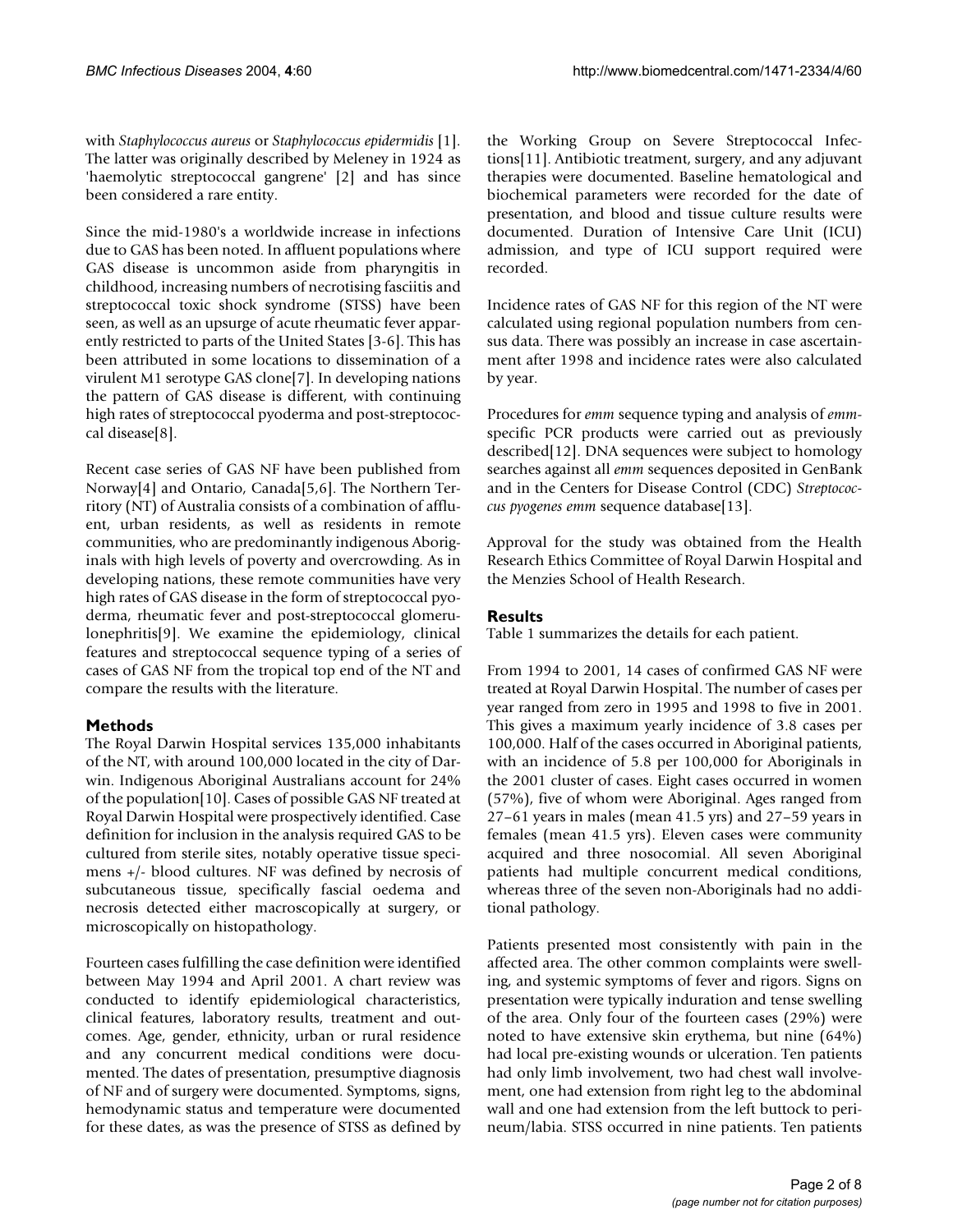| No             | Age/<br>Gender/<br>Aboriginal/<br>Year              | Co-<br>morbidities                                                                  | Prior<br>lesions                              | <b>Systolic BP</b><br>at<br>presenttion<br>(mmHg) | <b>Creatinine</b><br>$(\mu \text{mol/L})$<br>(NR 50-<br>100) | <b>Blood</b><br>culture      | emmSTa            | <b>STSSb</b> |
|----------------|-----------------------------------------------------|-------------------------------------------------------------------------------------|-----------------------------------------------|---------------------------------------------------|--------------------------------------------------------------|------------------------------|-------------------|--------------|
| T              | 45/F/Y/2001                                         | Alcohol<br>excess                                                                   | <b>Right knee</b><br>abrasion                 | 85                                                | 810                                                          | Neg                          | new emmST         | Y            |
| $\overline{2}$ | 50/F/Y/1994                                         | Rheumatoid<br>arthritis                                                             | Nil                                           | 100                                               | 352                                                          | Pos                          | emm56             | N            |
| 3              | 47/F/Y/2000                                         | Hemodialysis,<br>Hypertension                                                       | Nil                                           | 85                                                | 739                                                          | Pos                          | emmST3757         | Y            |
| 4              | 38/F/Y/2001                                         | Type 2<br>diabetes,<br>Hemodialysis,<br>Cryptococcal<br>pneumonitis                 | <b>Buttock ulcer</b>                          | 60                                                | 408                                                          | Pos                          | no sequence       | Υ            |
| 5              | 61/M/N/2001                                         | Rheumatoid<br>arthritis,<br>Corticosteroi<br>d therapy,<br>Splenectomy              | Vasculitic leg<br>ulcer                       | 70                                                | 249                                                          | Pos                          | emm3.2            | Υ            |
| 6              | 60/M/N/2001                                         | Rheumatoid<br>arthritis,<br>Methotrexate<br>therapy,<br>Pulmonary<br>fibrosis       | Leg ulcer                                     | 90                                                | 237                                                          | Neg                          | emm70             | Υ            |
| 7              | 27/M/N/1996                                         | Alcohol<br>excess                                                                   | Nil                                           | 70                                                | 172                                                          | Neg                          | emm <sub>58</sub> | Y            |
| 8              | 34/F/Y/1996                                         | SLE, Anti-<br>Phospholipid<br>syndrome,<br>Corticosteroi<br>ds, Renal<br>impairment | Left thigh skin<br>sore                       | 100                                               | 329                                                          | Pos                          | emm69             | N            |
| 9              | 44/M/Y/2000                                         | Type 2<br>diabetes,<br>Alcohol<br>excess, Renal<br>impairment                       | Wound from<br>catfish barb                    | 90                                                | 271                                                          | Neg                          | emm49.3           | Υ            |
| 10             | 27/F/N/1999                                         | Nil                                                                                 | Nil                                           | 90                                                | 77                                                           | Neg                          | emm104            | N            |
| $\mathbf{H}$   | 32/F/N/1999                                         | Nil                                                                                 | <b>Buttock</b><br>excoriation<br>post-cycling | 100                                               | 177                                                          | Neg                          | emml              | N            |
| 12             | 59/F/N/1999                                         | Nil                                                                                 | Nil                                           | 90                                                | 118                                                          | Neg                          | emm22             | Υ            |
| 13             | 50/M/Y/1997                                         | Alcohol<br>excess,<br>Cirrhosis                                                     | Leg ulceration                                | 100                                               | 112                                                          | Pos                          | emm4              | $\mathsf{N}$ |
| 4              | 61/M/N/2001                                         | Alcohol<br>excess,<br>Hypertension,<br>Gout                                         | Ulcerated<br>gouty tophus                     | 90                                                | 659                                                          | Pos                          | emm3              | Y            |
| No             | WCC/<br>Lymph <sup>c</sup><br>(X10 <sup>9</sup> /L) | Albumin (g/<br>L) (NR 35-<br>45)                                                    | <b>Infection</b><br>site                      | Time to<br>surgery<br>after<br>presentatio<br>n   | <b>Operation</b><br>performed                                | <b>Antibiotic</b><br>therapy | Myo-<br>necrosis  | <b>Died</b>  |
| I              | 5.7/0.2                                             | 21                                                                                  | Right leg                                     | 4 days                                            | Debridement,<br>Fasciotomy                                   | Meropenem,<br>Clindamycin    | Yes               | Yes          |
| $\overline{2}$ | 5.2/0.5                                             | 22                                                                                  | Right arm                                     | 6 days                                            | Fasciotomy                                                   | Penicillin                   | Yes               | Yes          |
| 3              | 9.6/0.3                                             | 33                                                                                  | Right breast/<br>Chest wall                   | 5 days                                            | Debridement                                                  | Penicillin                   | No                | Yes          |
| 4              | 9.3/0.4                                             | 34                                                                                  | Left leg/<br>Abdominal<br>wall                | 2 days                                            | Debridement                                                  | Penicillin,<br>Clindamycin   | No                | Yes          |

#### <span id="page-2-0"></span>**Table 1: Demographic, clinical and laboratory details of 14 patients with GAS necrotising fasciitis**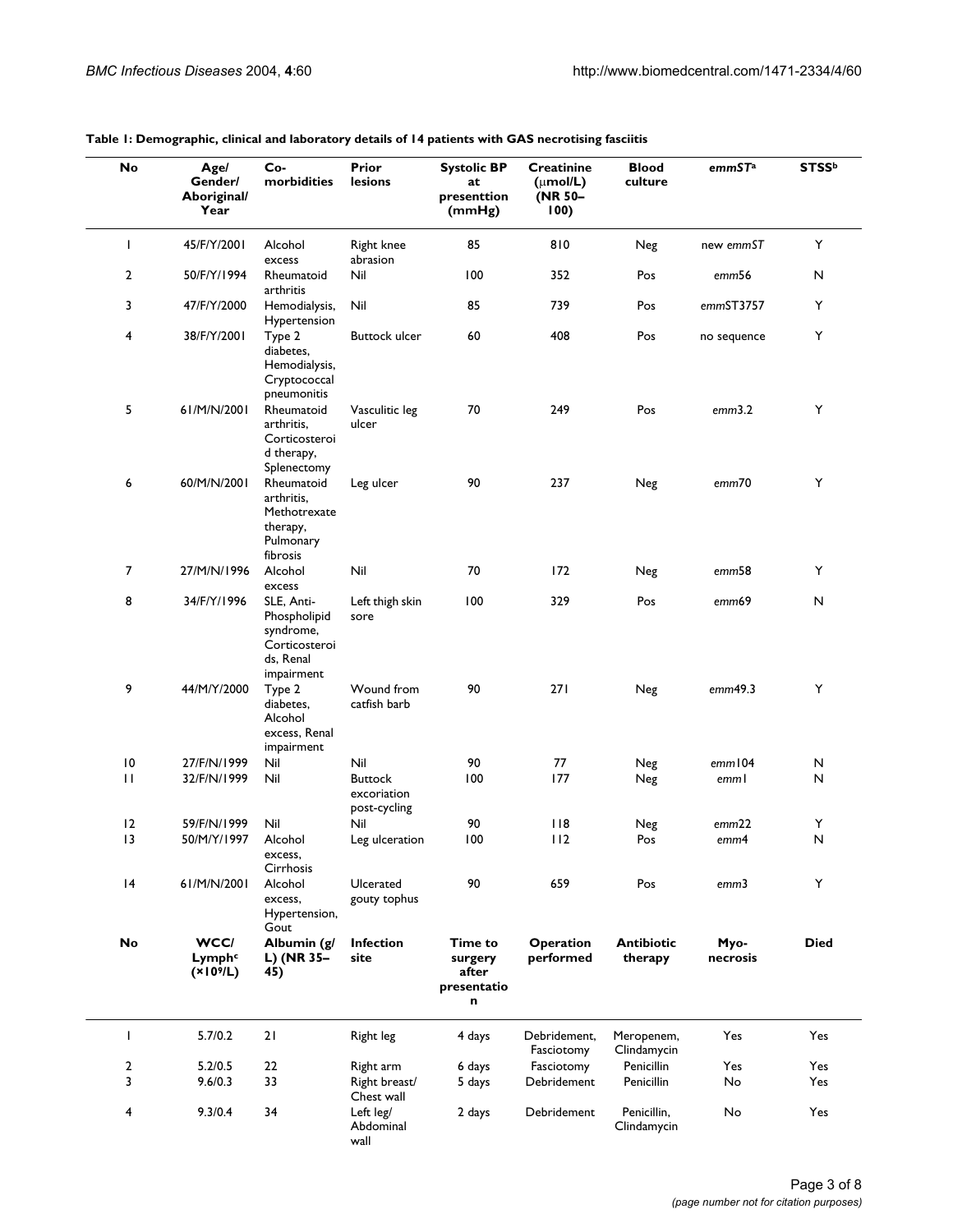| 5               | 36.7/0.7 | $\overline{23}$ | $\overline{\mathsf{Left}}$ leg     | I day  | Above knee<br>amputation | Meropenem,<br>Tobramycin,<br>Clindamycin         | <b>No</b> | No |
|-----------------|----------|-----------------|------------------------------------|--------|--------------------------|--------------------------------------------------|-----------|----|
| 6               | 23.7/0.5 | 29              | Right leg                          | 0 days | Below knee<br>amputation | Cefazolin,<br>Clindamycin                        | No        | No |
| 7               | 5.2/0.1  | 25              | Right leg                          | 5 days | Debridement              | Penicillin,<br>Clindamycin                       | No        | No |
| 8               | 7.0/0.3  | 33              | Left leg/<br>Abdominal<br>wall     | 7 days | Debridement              | Penicillin,<br>Clindamycin                       | Yes       | No |
| 9               | 22.8/0.8 | $\mathbf{H}$    | Right foot                         | 2 days | Above knee<br>amputation | Flucloxacillin,<br>Metronidazol<br>e, Gentamicin | Yes       | No |
| $\overline{10}$ | 23.3/1.0 | 29              | Left shoulder/<br>Chest wall       | 6 days | Debridement              | Meropenem,<br>Clindamycin                        | No        | No |
| $\mathbf{H}$    | 21.8/0.5 | 17              | Right leg/<br>Buttock/<br>Perineum | 2 days | Debridement              | Penicillin,<br>Clindamycin                       | No        | No |
| 12              | 4.8/0.4  | 8               | Left leg/<br>Abdominal<br>wall     | 2 days | Debridement              | Penicillin,<br>Clindamycin                       | No        | No |
| 13              | 10.5/0.7 | 21              | Left leg                           | 5 days | Debridement              | Penicillin,<br>Clindamycin                       | No        | No |
| 4               | 4.0/0.2  | 28              | Right leg                          | 4 days | Above knee<br>amputation | Penicillin,<br>Clindamycin                       | No        | No |
|                 |          |                 |                                    |        |                          |                                                  |           |    |

**Table 1: Demographic, clinical and laboratory details of 14 patients with GAS necrotising fasciitis** *(Continued)*

<sup>a</sup>*Emm* sequence type (see methods for details)

b Streptococcal toxic shock syndrome (see methods for details)

c WCC-total blood white cell count (normal range <11.0 × 109/L) Lymph-blood lymphocyte count

required inotropic support, six had a documented coagulopathy and eleven had renal impairment. Thirteen patients (93%) required ICU stay of 1–24 days. Eleven patients were ventilated, and six received renal replacement therapy.

Total white cell count (WCC) was found to be raised (>11  $\times$  10<sup>9</sup>/L) in only 5/14 (36%) patients, although lymphocyte count was globally reduced, being  $< 1.0 \times 10^9/L$  in all patients, and  $\langle 0.5 \# 215 \rangle 10^9$  in nine cases (64%). Renal function was frequently impaired, with 11/14 (79%) patients having raised urea (mean 17.7 mmol/L, NR 3.0–8.0 mmol/L) and 12/14 (86%) having raised creatinine (mean 301 µmol/L, NR 50–100 µmol/L). All patients were hypoalbuminemic with 11 having albumin <30 g/L (mean 24.5, range 11–34, NR 35–45 g/L) Plasma creatine kinase (CK) ranged from 25 U/L to 2526 U/L (NR  $\langle 220 \text{ U/L} \rangle$ , being elevated in 5/9 (56%) patients measured. C-Reactive Protein (CRP) was substantially raised in all 11 where measured, being between 108–522 mg/L (NR<10). Blood cultures were positive for GAS in seven cases (50%). GAS was isolated from all operative tissue specimens, with four also positive for *S. aureus*.

One GAS isolate could not be sequenced. GAS from the other 13 patients showed a large diversity of *emm* sequence types, with no clonality. Where blood and tissue GAS were both recovered from an individual, the *emm*

sequence types were the same. One patient's GAS isolate was a previously uncharacterized *emm* sequence type and there was only one case with *emm* sequence type 1 GAS isolated. The two *emm* 3 isolates were from the 2001 cluster of five cases. However they were very divergent on random amplified polymorphic DNA analysis (data not shown), one being *emm* sequence type 3.2, and the other three isolates in this cluster were all different *emm* types.

All patients underwent surgery 0–7 days after presentation. Debridement alone was conducted in nine patients, and combined with fasciotomy in one case. Fasciotomy alone was done in one case. Three patients underwent limb amputation. At surgery it was established that three patients (21%) had concurrent myonecrosis. Antibiotic therapy was instituted with a beta lactam in all patients (benzylpenicillin in nine, meropenem in three, cephazolin in one and flucloxacillin in one). Clindamycin was also given in eleven patients. Adjuvant hyperbaric oxygen therapy was given in four cases, and intravenous immunoglobulin (IVIG) in one.

Four patients (29%) died, all being Aboriginal females with co-morbidities. Two of the four patients with truncal infection died in comparison to only two of the ten with only peripheral involvement. The mean time to surgery from presentation was 4.25 days in patients who died and 3.7 days in survivors (not significant). Blood cultures were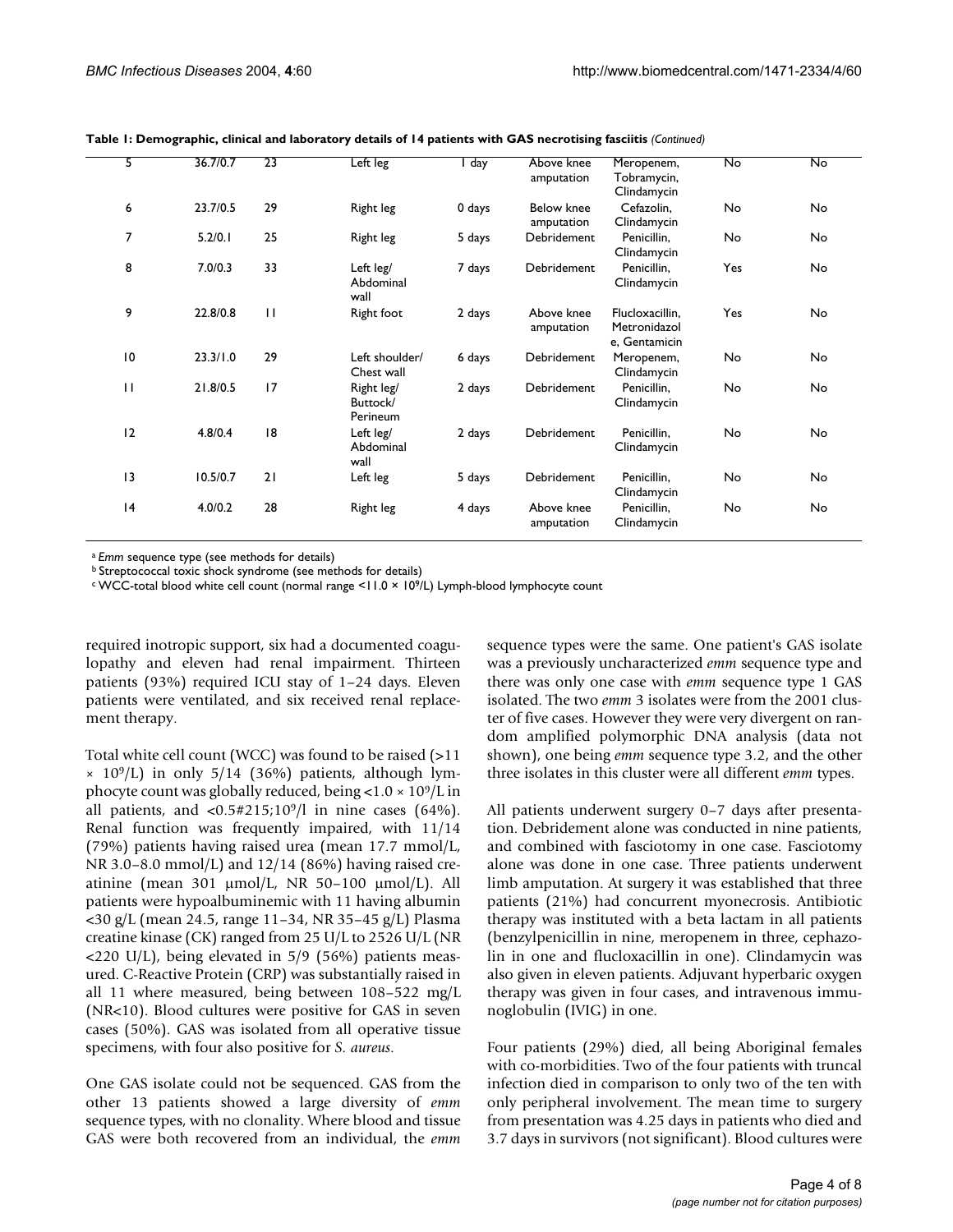positive in 3/4 fatalities with STSS in 3/4. All four were in ICU for 1–5 days until death, with all requiring inotropes and mechanical ventilation, two given renal replacement therapy and one IVIG. Two received clindamycin in addition to beta-lactam antibiotic therapy. Surgery in the fatal cases consisted of debridement and/or fasciotomy, with no amputation.

# **Discussion**

## *Demographics*

We describe a series of 14 cases of GAS necrotising fasciitis in a region with a high background incidence of GAS disease[9]. Our incidence of NF in 2001 of 3.8/100,000 and 5.8/100,000 in the Aboriginal population is higher than previously published rates which range from 0.4/100,000 in Canada[5] to 2/100,000/yr in Norway [4]. However the population denominators in the Canadian and Norwegian studies are far greater than in our study. Nevertheless, previous data from our region showed that rates of GAS bacteremia in the Aboriginal population were five times those in the Caucasian population[9]. Therefore NF in our population parallels an overall greater rate of GAS infection, most notably in the Indigenous population where conditions reflect those of developing countries[8].

The mean age of our patients (41.5 years) is lower than other reports showing an average age of 56–58 years, with notable increases in incidence with increasing age[4-6]. Unlike all other series which had a male predominance, 57% of our cases were female, with 71% females amongst the Aboriginal cases. The age and sex pattern seen in our series reflects the high rates of chronic diseases in the Indigenous population, with mortality from all causes being higher in all age cohorts, but especially so in females[14,15]. 79% of our patients had concurrent chronic disease, compared with 46–71% in previous series[4-6,16]. In this series 64% had pre-existing wounds, consistent with reported rates of 47–66%[4-6,16]. None of our patients had preceding varicella infection.

## *Laboratory results*

Two studies have looked at the value of early blood test results in predicting NF as opposed to non-NF soft tissue infection. One found that CK >600 U/L achieved PPV of 58% for NF[17]. However only 1/9 cases in this series had  $CK > 600$  U/L. CRP of  $> 16$  mg/L was also thought to be indicative of NF[16]. CRP was over 100 in all those measured in our series. Raised WCC has also been suggested as useful in a predictive model of early NF[18], with rates of 66–73% in other series[4-6]. However, only 36% of our patients had a raised WCC. We found lymphopenia to be a more consistent factor, with 100% of patients having a lymphocyte count of <1.0  $\times$  10<sup>9</sup>/L, 64% of those being  $\langle 0.5 \times 10^9 \rangle$ L. Low albumin was also universal.

## *Clinical features*

STSS occurred in 64% of our cases in comparison to 40– 46% in other series[4-6]. 71% of our patients were hypotensive at presentation, with 86% having renal impairment in comparison to 35–61% in other series. Similarly to the other series, 93% of our patients were admitted to the ICU but more of our patients required mechanical ventilation (79%) and inotropic support (71%). Positive blood cultures are not a prerequisite for GAS NF, as stated by Meleney in the initial descriptions[2], and reinforced in subsequent studies showing bacteremic rates of 38– 60%[4-6,16], consistent with 50% in this study.

Case-fatality rates for NF previously reached 50%, with mortality of 80–100% in GAS myositis[3]. Recent series report lower case-fatality rates of 20–34%[4-6], with our mortality being 28%. As in previous studies, deaths were more common in those with underlying illness, truncal infection, bacteremia, STSS, myonecrosis and delay in diagnosis and appropriate therapy.

## *Therapy*

Immediate, extensive surgical debridement of all necrotic tissue is considered essential for optimal treatment of NF, with one early observational study showing a mortality of 0% with aggressive early surgery in comparison to 50% in historical controls[19,20]. Surgery was conducted on the day of presumptive diagnosis of NF in all our patients, but none of the four fatal cases underwent amputation and one with upper limb involvement had only a fasciotomy performed.

Combination therapy with benzylpenicillin and clindamycin is now recommended treatment for proven GAS NF and STSS[21-23]. Experimental data suggest that penicillin is not as bactericidal when there are large numbers of GAS organisms present[24], with decreased expression of penicillin binding proteins when large inocula reach a stationary growth phase[25]. The potential benefits of clindamycin have been supported by a murine model of streptococcal myositis[26]. Clindamycin is a protein synthesis inhibitor, potentially also suppressing bacterial toxin and M protein production[25]. Furthermore, clindamycin may modulate the host immune response, by reducing lipopolysaccharide-induced monocyte production of TNFα[27]. A combination of β-lactam antibiotic and clindamycin has been shown to be superior to βlactams alone in a retrospective review of invasive GAS infection in 56 children[28]. A recent retrospective review of notified invasive GAS infections in Florida, USA showed the use of clindamycin to be associated with lower mortality in NF cases, but not in other invasive GAS infections[29]. However there have been no randomised clinical trials.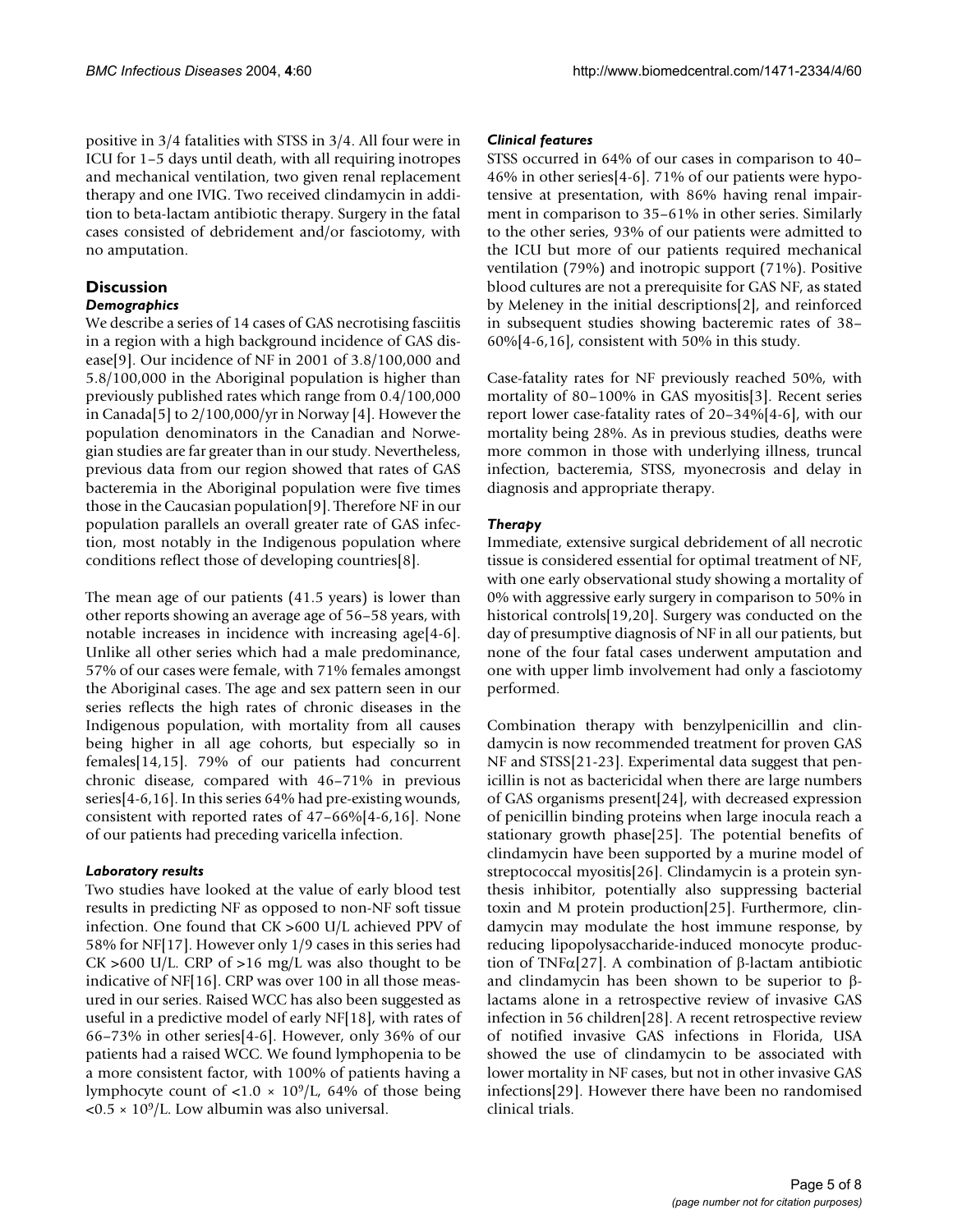Hyperbaric oxygen (HBO) therapy has been advocated as adjuvant therapy for both microbiological types of NF. Although there are no randomised trials, NF is an approved Undersea and Hyperbaric Medical Society indication for HBO therapy[30]. It is suggested that increased tissue oxygen partial pressures increases bacterial killing by increased respiratory burst and increased formation of oxygen free radicals. HBO is postulated to facilitate wound healing by supporting fibroblast proliferation and angiogenesis[30,31]. In a murine model of GAS myositis, the combination of penicillin and HBO therapy exerted at least additive effects in decreasing bacterial counts in vivo and increasing survival[32]. An observational study of 29 patients with NF showed significantly lower mortality, and need for fewer debridements in those receiving adjunctive HBO, despite the HBO group being more seriously ill[33]. Patients with non-clostridial fasciitis appeared to have greater benefit. However more recently a retrospective evaluation of 37 patients treated for NF showed higher mortality with greater need for debridement in those receiving HBO[34].

The clinical picture of STSS has been attributed to superantigens produced by GAS, including pyrogenic exotoxins, streptococcal superantigen SSA and a mitogenic exotoxin[35]. This is supported by selective depletion of Vβ-bearing T cells in patients with STSS[36]. However GAS isolates from both severe and uncomplicated disease can produce large amounts of toxins. Furthermore, in comparison to patients with uncomplicated infection the sera of patients with severe GAS disease had low antibody levels against erythrogenic toxins[37], suggesting an important role for host humoral immunity. IVIG has therefore been proposed as therapy to increase neutralizing antibody levels in patients with severe GAS disease. A study of 12 patients, 11 with STSS and one with GAS NF, showed increased capacity of plasma to neutralize superantigenic activity following IVIG[38]. Post-IVIG plasma from each patient completely blocked cytokine production elicited by their respective GAS culture supernatants or by purified streptococcal pyrogenic exotoxins. GAS superantigens and cytokines suggestive of superantigen response have been isolated from tissue samples in patients with GAS NF[39]. More severe clinical disease correlated with significantly higher bacterial load in biopsy samples, and bacterial load in turn correlated with expression of superantigenic toxins. This supports a role for IVIG in GAS NF, with or without STSS. Adjunctive IVIG therapy in STSS was evaluated in a multicenter, randomized, double-blind, placebo-controlled trial[40]. Although prematurely terminated due to slow patient recruitment, there was a non-significant 3.6 fold higher mortality rate in the placebo group and a significant decrease in sepsis-related organ failure assessments on days two and three in the IVIG group. There are case reports and two case series of four and seven patients describing clinical improvements of patients with STSS following IVIG[41-43]. In a series of 20 cases of GAS NF and myonecrosis, 16 were treated with IVIG[6]. Although the case fatality rate was not significantly lower in those receiving IVIG, the overall survival rates of 80% in patients with NF and 63% in patients with myonecrosis were much higher than previously reported[6].

In summary, there is in vitro and in vivo experimental data to suggest a benefit for clindamycin, HBO therapy and IVIG in GAS NF and myositis. This is supported by limited case series but not by randomized controlled trials. The primary role of early, aggressive surgery in GAS NF remains probably the most critical factor in minimizing mortality. Clindamycin is recommended for GAS NF but whether clindamycin alone is as effective as penicillin plus clindamycin remains unclear. Benefit from HBO remains unproven, while there is emerging evidence for the use of IVIG, especially if STSS is present.

## *Molecular epidemiology*

Following a reported resurgence in invasive GAS infections in the 1980's, epidemiological studies proposed that dissemination of a new, more virulent strain of M1 serotype GAS was the cause for a large proportion of these infections[7]. In reports from the United States, Europe and New Zealand the proportion of this strain appeared to increase, both in those with uncomplicated pharyngitis and in invasive GAS infections[37,44-47]. The M1 serotype has also been reported to have a stronger association with STSS[48]. In contrast to these findings, other groups have noted a significant diversity amongst the organisms causing severe streptococcal infections, as well as significant clinical variation amongst patients infected with identical organism clones, suggesting that the severe infections are not related to one specific virulent clone[49-51]. Our findings are consistent with the latter, with GAS sequence typing showing all NF isolates to be different and only 1/13 to be *emm* type 1. This reflects previous findings of enormous diversity amongst organisms causing GAS bacteremia in our region, with no evidence of a dominant clone[9]. As well as finding no correlation between NF and specific M types, a recent Dutch study also found that no specific toxin genes or genes encoding matrix binding proteins were associated with NF[48].

## **Conclusions**

In conclusion we have described a case series of necrotising fasciitis due to GAS for a unique mixed population of patients living in both affluent and disadvantaged society. Our overall incidence rates of GAS NF are higher than previously reported, with rates in the Aboriginal population up to five times those previously published. The majority of those with NF had underlying chronic illnesses and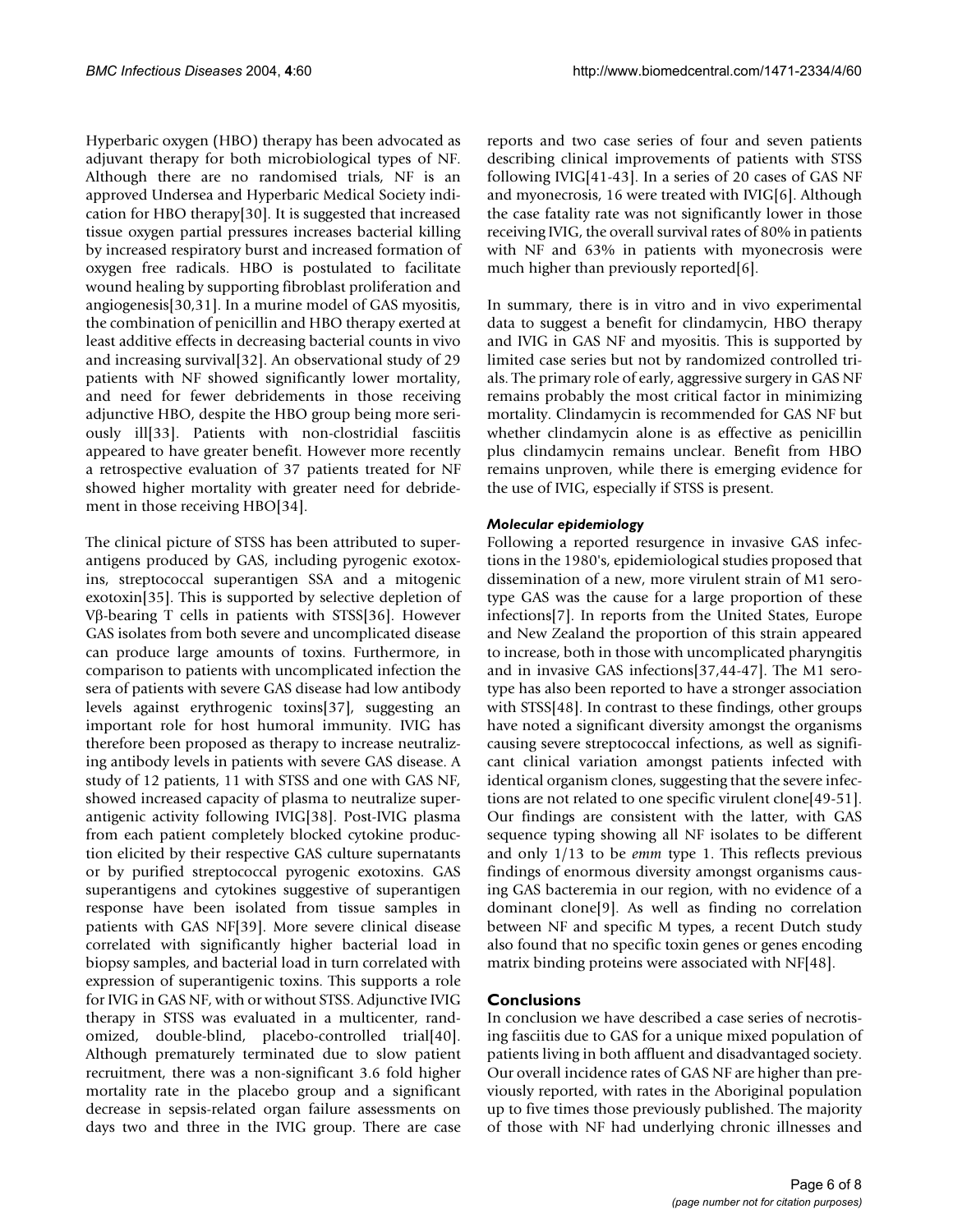mortality was also higher in this group. Important laboratory findings were that leukocytosis was absent in more than half of cases but all had substantial lymphopenia. *Emm* sequencing typing of GAS isolates showed none to be the same and only 1/13 to be *emm*1. GAS NF in our region is not clonal but occurs from a wide diversity of GAS strains that reflect the very high background rate of both uncomplicated GAS infection and invasive disease. While NF case clusters can occur from a single emergent GAS clone, this is not evident in our tropical region. The specific virulence factors of the GAS which do cause NF and the basis of the inadequate host response in those patients who develop NF on infection with these GAS require further elucidation.

#### **Competing interests**

The authors declare they have no competing interests.

#### **Authors' contributions**

MH collated and analysed the case data and was principal writer of the manuscript, PF carried out the molecular studies, PC participated in the study design and patient management, BC conceived the study and participated in the study design and coordination and patient management. All authors read and approved the final manuscript.

#### **Acknowledgements**

We are grateful to Gary Lum and our microbiology laboratory colleagues at Royal Darwin Hospital for providing the streptococcal isolates for sequence typing, Megan Duffy for technical help with the typing and Anne Arthur and the nursing staff from the Infection Control Department of Royal Darwin Hospital for information from their database.

#### **References**

- 1. Guiliano A, Lewis F, Hadley K, Blaisdell FW: **[Bacteriology of necro](http://www.ncbi.nlm.nih.gov/entrez/query.fcgi?cmd=Retrieve&db=PubMed&dopt=Abstract&list_uids=327844)[tizing fasciitis.](http://www.ncbi.nlm.nih.gov/entrez/query.fcgi?cmd=Retrieve&db=PubMed&dopt=Abstract&list_uids=327844)** *Am J Surg* 1977, **134:**52-57.
- 2. Meleney FL: **Hemolytic streptococcus gangrene.** *Arch Surg* 1924, **9:**317-364.
- 3. Stevens DL: **[The flesh-eating bacterium: what's next?](http://www.ncbi.nlm.nih.gov/entrez/query.fcgi?cmd=Retrieve&db=PubMed&dopt=Abstract&list_uids=10081509)** *J Infect Dis* 1999, **179(Suppl 2):**S366-374.
- 4. Chelsom J, Halstensen A, Haga T, Hφiby EA: **[Necrotising fasciitis](http://www.ncbi.nlm.nih.gov/entrez/query.fcgi?cmd=Retrieve&db=PubMed&dopt=Abstract&list_uids=7934492) [due to group A streptococci in western Norway: incidence](http://www.ncbi.nlm.nih.gov/entrez/query.fcgi?cmd=Retrieve&db=PubMed&dopt=Abstract&list_uids=7934492) [and clinical features.](http://www.ncbi.nlm.nih.gov/entrez/query.fcgi?cmd=Retrieve&db=PubMed&dopt=Abstract&list_uids=7934492)** *Lancet* 1994, **344:**1111-1115.
- 5. Kaul R, McGeer A, Low DE, Green K, Schwartz B: **[Population](http://www.ncbi.nlm.nih.gov/entrez/query.fcgi?cmd=Retrieve&db=PubMed&dopt=Abstract&list_uids=9236481)based surveillance for Group A streptococcal necrotizing [fasciitis: clinical features, prognostic indicators, and micro](http://www.ncbi.nlm.nih.gov/entrez/query.fcgi?cmd=Retrieve&db=PubMed&dopt=Abstract&list_uids=9236481)[biologic analysis of seventy-seven cases.](http://www.ncbi.nlm.nih.gov/entrez/query.fcgi?cmd=Retrieve&db=PubMed&dopt=Abstract&list_uids=9236481)** *Am J Med* 1997, **103:**18-24.
- 6. Haywood C, McGeer A, Low D: **[Clinical experience with 20](http://www.ncbi.nlm.nih.gov/entrez/query.fcgi?cmd=Retrieve&db=PubMed&dopt=Abstract&list_uids=10323689) [cases of Group A streptococcus necrotizing fasciitis and](http://www.ncbi.nlm.nih.gov/entrez/query.fcgi?cmd=Retrieve&db=PubMed&dopt=Abstract&list_uids=10323689) [myonecrosis: 1995 to 1997.](http://www.ncbi.nlm.nih.gov/entrez/query.fcgi?cmd=Retrieve&db=PubMed&dopt=Abstract&list_uids=10323689)** *Plast Reconst Surg* 1999, **103:**1567-1573.
- 7. Cleary PP, Kaplan EL, Handley JP, Wlazlo A, Kim MH, Hauser AR, Schlievert PM: **[Clonal basis for resurgence of serious Strepto](http://www.ncbi.nlm.nih.gov/entrez/query.fcgi?cmd=Retrieve&db=PubMed&dopt=Abstract&list_uids=1346879)[coccus pyogenes disease in the 1980's.](http://www.ncbi.nlm.nih.gov/entrez/query.fcgi?cmd=Retrieve&db=PubMed&dopt=Abstract&list_uids=1346879)** *Lancet* 1992, **339:**518-21.
- 8. Carapetis JR, Currie BJ, Kaplan EL: **[Epidemiology and prevention](http://www.ncbi.nlm.nih.gov/entrez/query.fcgi?cmd=Retrieve&db=PubMed&dopt=Abstract&list_uids=10064227) of Group A streptococcal infections: acute respiratory tract [infections, skin infections, and their sequelae at the close of](http://www.ncbi.nlm.nih.gov/entrez/query.fcgi?cmd=Retrieve&db=PubMed&dopt=Abstract&list_uids=10064227) [the Twentieth Century.](http://www.ncbi.nlm.nih.gov/entrez/query.fcgi?cmd=Retrieve&db=PubMed&dopt=Abstract&list_uids=10064227)** *Clin Infect Dis* 1999, **28:**205-210.
- 9. Carapetis JR, Walker AM, Hibble M, Sriprakash KS, Currie BJ: **[Clini](http://www.ncbi.nlm.nih.gov/entrez/query.fcgi?cmd=Retrieve&db=PubMed&dopt=Abstract&list_uids=10098786)cal and epidemiological features of group A streptococcal [bacteraemia in a region with hyperendemic superficial](http://www.ncbi.nlm.nih.gov/entrez/query.fcgi?cmd=Retrieve&db=PubMed&dopt=Abstract&list_uids=10098786) [streptococcal infection.](http://www.ncbi.nlm.nih.gov/entrez/query.fcgi?cmd=Retrieve&db=PubMed&dopt=Abstract&list_uids=10098786)** *Epidemiol Infect* 1999, **122:**59-65.
- 10. Trewin D: **Population Distribution: Aboriginal and Torres Strait Islander Australians 2001–2002.** *Australian Bureau of Statistics, Canberra, Australia* .
- 11. The Working Group on Severe Streptococcal Infections: **[Defining](http://www.ncbi.nlm.nih.gov/entrez/query.fcgi?cmd=Retrieve&db=PubMed&dopt=Abstract&list_uids=8418347) [the group A streptococcal toxic shock syndrome: Rationale](http://www.ncbi.nlm.nih.gov/entrez/query.fcgi?cmd=Retrieve&db=PubMed&dopt=Abstract&list_uids=8418347) [and consensus definition.](http://www.ncbi.nlm.nih.gov/entrez/query.fcgi?cmd=Retrieve&db=PubMed&dopt=Abstract&list_uids=8418347)** *JAMA* 1993, **269:**390-391.
- 12. Beall B, Facklam R, Thompson T: **Sequencing** *emm***[-specific PCR](http://www.ncbi.nlm.nih.gov/entrez/query.fcgi?cmd=Retrieve&db=PubMed&dopt=Abstract&list_uids=8815115) [products for routine and accurate typing of group A](http://www.ncbi.nlm.nih.gov/entrez/query.fcgi?cmd=Retrieve&db=PubMed&dopt=Abstract&list_uids=8815115) [streptococci.](http://www.ncbi.nlm.nih.gov/entrez/query.fcgi?cmd=Retrieve&db=PubMed&dopt=Abstract&list_uids=8815115)** *J Clin Microbiol* 1996, **34:**953-958.
- 13. *Streptococcus pyogenes emm* **sequence database** [\[http://](http://www.cdc.gov/ncidod/biotech/strep/strepblast.htm) [www.cdc.gov/ncidod/biotech/strep/strepblast.htm](http://www.cdc.gov/ncidod/biotech/strep/strepblast.htm)]
- 14. Gracey M, Williams P, Smith P: **[Aboriginal Deaths in Western](http://www.ncbi.nlm.nih.gov/entrez/query.fcgi?cmd=Retrieve&db=PubMed&dopt=Abstract&list_uids=10790933) [Australia: 1985–89 and 1990–94.](http://www.ncbi.nlm.nih.gov/entrez/query.fcgi?cmd=Retrieve&db=PubMed&dopt=Abstract&list_uids=10790933)** *Aust N Z J Public Health* 2000, **24:**145-152.
- 15. Cunningham J, Condon JR: **[Premature mortality in aboriginal](http://www.ncbi.nlm.nih.gov/entrez/query.fcgi?cmd=Retrieve&db=PubMed&dopt=Abstract&list_uids=8862329) [adults in the Northern Territory, 1979–1991.](http://www.ncbi.nlm.nih.gov/entrez/query.fcgi?cmd=Retrieve&db=PubMed&dopt=Abstract&list_uids=8862329)** *Med J Aust* 1996, **165:**309-312.
- 16. Sellers B, Woods M, Morris S, Saffle J: **[Necrotizing group A strep](http://www.ncbi.nlm.nih.gov/entrez/query.fcgi?cmd=Retrieve&db=PubMed&dopt=Abstract&list_uids=8942557)[tococcal infections associated with streptococcal toxic shock](http://www.ncbi.nlm.nih.gov/entrez/query.fcgi?cmd=Retrieve&db=PubMed&dopt=Abstract&list_uids=8942557) [syndrome.](http://www.ncbi.nlm.nih.gov/entrez/query.fcgi?cmd=Retrieve&db=PubMed&dopt=Abstract&list_uids=8942557)** *Am J Surg* 1996, **172:**523-528.
- 17. Simonart T, Simonart JM, Derdelinckx I, De Dobbeleer G, Verleysen A, Verraes S, de Maubeuge J, Van Vooren JP, Naeyaert JM, de la Brassine M, Peetermans WE, Heenen M: **Value of standard laboratory tests for the early recognition of group A** β**[-haemolytic strep](http://www.ncbi.nlm.nih.gov/entrez/query.fcgi?cmd=Retrieve&db=PubMed&dopt=Abstract&list_uids=11202110)[tococcal necrotizing fasciitis.](http://www.ncbi.nlm.nih.gov/entrez/query.fcgi?cmd=Retrieve&db=PubMed&dopt=Abstract&list_uids=11202110)** *Clin Infect Dis* 2001, **32:**e9-12.
- 18. Wall DB, Klein SR, Black S, de Virgilio C: **[A simple model to help](http://www.ncbi.nlm.nih.gov/entrez/query.fcgi?cmd=Retrieve&db=PubMed&dopt=Abstract&list_uids=10989895) [distinguish necrotizing fasciitis from nonnecrotizing soft tis](http://www.ncbi.nlm.nih.gov/entrez/query.fcgi?cmd=Retrieve&db=PubMed&dopt=Abstract&list_uids=10989895)[sue infection.](http://www.ncbi.nlm.nih.gov/entrez/query.fcgi?cmd=Retrieve&db=PubMed&dopt=Abstract&list_uids=10989895)** *J Am Coll Surg* 2000, **191:**227-231.
- 19. Sudarsky L, Laschinger J, Coppa G, Spencer F: **[Improved results](http://www.ncbi.nlm.nih.gov/entrez/query.fcgi?cmd=Retrieve&db=PubMed&dopt=Abstract&list_uids=3314752) [from a standardized approach in treating patients with](http://www.ncbi.nlm.nih.gov/entrez/query.fcgi?cmd=Retrieve&db=PubMed&dopt=Abstract&list_uids=3314752) [necrotizing fasciitis.](http://www.ncbi.nlm.nih.gov/entrez/query.fcgi?cmd=Retrieve&db=PubMed&dopt=Abstract&list_uids=3314752)** *Ann Surg* 1987, **206:**661-665.
- 20. Majeski J, Alexander J: **[Early diagnosis, nutritional support and](http://www.ncbi.nlm.nih.gov/entrez/query.fcgi?cmd=Retrieve&db=PubMed&dopt=Abstract&list_uids=6344676) [immediate extensive debridement improve survival in](http://www.ncbi.nlm.nih.gov/entrez/query.fcgi?cmd=Retrieve&db=PubMed&dopt=Abstract&list_uids=6344676) [necrotizing fasciitis.](http://www.ncbi.nlm.nih.gov/entrez/query.fcgi?cmd=Retrieve&db=PubMed&dopt=Abstract&list_uids=6344676)** *Am J Surg* 1983, **145:**784-787.
- 21. Writing Group for Therapeutic Guidelines: *Antibiotic Therapeutic Guidelines: Antibiotic* 12th edition. Melbourne: Therapeutic Guidelines Ltd; 2003.
- 22. Gilbert D, Moellering R, Sande M: *The Sanford Guide to Antimicrobial Therapy* 32nd edition. Hyde Park, VT: Antimicrobial Therapy Inc; 2002.
- 23. Adams EM, Gudmundsson S, Yocum DE, Haselby RC, Craig WA, Sundstrom WR: **Streptococcal myositis.** *Arch Int Med* 1985, **145:**1020-1023.
- 24. Eagle H: **[Experimental approach to the problem of treatment](http://www.ncbi.nlm.nih.gov/entrez/query.fcgi?cmd=Retrieve&db=PubMed&dopt=Abstract&list_uids=12985596) [failure with penicillin. I. Group A streptococcal infection in](http://www.ncbi.nlm.nih.gov/entrez/query.fcgi?cmd=Retrieve&db=PubMed&dopt=Abstract&list_uids=12985596) [mice.](http://www.ncbi.nlm.nih.gov/entrez/query.fcgi?cmd=Retrieve&db=PubMed&dopt=Abstract&list_uids=12985596)** *Am J Med* 1952, **13:**389-399.
- 25. Stevens DL, Yan S, Bryant AE: **[Penicillin binding protein expres](http://www.ncbi.nlm.nih.gov/entrez/query.fcgi?cmd=Retrieve&db=PubMed&dopt=Abstract&list_uids=8501331)[sion at different growth stages determines penicillin efficacy](http://www.ncbi.nlm.nih.gov/entrez/query.fcgi?cmd=Retrieve&db=PubMed&dopt=Abstract&list_uids=8501331) [in vitro and in vivo: an explanation for the inoculum effect.](http://www.ncbi.nlm.nih.gov/entrez/query.fcgi?cmd=Retrieve&db=PubMed&dopt=Abstract&list_uids=8501331)** *J Infect Dis* 1993, **167:**1401-1405.
- 26. Stevens DL, Bryant-Gibbons AE, Bergstrom R, Winn V: **[The Eagle](http://www.ncbi.nlm.nih.gov/entrez/query.fcgi?cmd=Retrieve&db=PubMed&dopt=Abstract&list_uids=3292661) [effect revisited: Efficacy of clindamycin, erythromycin, and](http://www.ncbi.nlm.nih.gov/entrez/query.fcgi?cmd=Retrieve&db=PubMed&dopt=Abstract&list_uids=3292661) [penicillin in the treatment of streptococcal myositis.](http://www.ncbi.nlm.nih.gov/entrez/query.fcgi?cmd=Retrieve&db=PubMed&dopt=Abstract&list_uids=3292661)** *J Infect Dis* 1988, **158:**23-28.
- 27. Stevens DL, Bryant AE, Hackett SP: **[Antibiotic effects on bacterial](http://www.ncbi.nlm.nih.gov/entrez/query.fcgi?cmd=Retrieve&db=PubMed&dopt=Abstract&list_uids=7548539) [viability, toxin production, and host response.](http://www.ncbi.nlm.nih.gov/entrez/query.fcgi?cmd=Retrieve&db=PubMed&dopt=Abstract&list_uids=7548539)** *Clin Infect Dis* 1995, **20(Suppl 2):**S154-157.
- 28. Zimbelman J, Palmer A, Todd J: **Improved outcome of clindamycin compared with beta-lactam antibiotic treatment for invasive** *Streptococcus pyogenes* **[infection.](http://www.ncbi.nlm.nih.gov/entrez/query.fcgi?cmd=Retrieve&db=PubMed&dopt=Abstract&list_uids=10608632)** *Pediatr Infect Dis J* 1999, **18:**1096-1100.
- 29. Mulla ZD, Leaverton PE, Wiersma ST: **[Invasive group A strepto](http://www.ncbi.nlm.nih.gov/entrez/query.fcgi?cmd=Retrieve&db=PubMed&dopt=Abstract&list_uids=14570340)[coccal infections in Florida.](http://www.ncbi.nlm.nih.gov/entrez/query.fcgi?cmd=Retrieve&db=PubMed&dopt=Abstract&list_uids=14570340)** *South Med J* 2003, **96:**968-973.
- 30. O'Brien CD, Manaker S: **Hyperbaric oxygen therapy.** In: *UpTo-Date? Version 11.1. UpToDate, Wellesley, MA* 2003.
- 31. Clark LA, Moon RE: **[Hyperbaric oxygen in the treatment of life](http://www.ncbi.nlm.nih.gov/entrez/query.fcgi?cmd=Retrieve&db=PubMed&dopt=Abstract&list_uids=10333449)[threatening soft-tissue infections.](http://www.ncbi.nlm.nih.gov/entrez/query.fcgi?cmd=Retrieve&db=PubMed&dopt=Abstract&list_uids=10333449)** *Respir Care Clin N Am* 1999, **5:**203-219.
- 32. Zamboni WA, Mazolewski PJ, Erdmann D, Bergman BA, Hussman J, Cooper MD, Smoot EC, Russell RC: **[Evaluation of penicillin and](http://www.ncbi.nlm.nih.gov/entrez/query.fcgi?cmd=Retrieve&db=PubMed&dopt=Abstract&list_uids=9262765) [hyperbaric oxygen in the treatment of streptococcal](http://www.ncbi.nlm.nih.gov/entrez/query.fcgi?cmd=Retrieve&db=PubMed&dopt=Abstract&list_uids=9262765) [myositis.](http://www.ncbi.nlm.nih.gov/entrez/query.fcgi?cmd=Retrieve&db=PubMed&dopt=Abstract&list_uids=9262765)** *Ann Plast Surg* 1997, **39:**131-136.
- 33. Riseman JA, Zamboni WA, Curtis A, Graham DR, Konrad HR, Ross DS: **[Hyperbaric oxygen therapy for necrotizing fasciitis](http://www.ncbi.nlm.nih.gov/entrez/query.fcgi?cmd=Retrieve&db=PubMed&dopt=Abstract&list_uids=2237764) [reduces mortality and the need for debridements.](http://www.ncbi.nlm.nih.gov/entrez/query.fcgi?cmd=Retrieve&db=PubMed&dopt=Abstract&list_uids=2237764)** *Surgery* 1990, **108:**847-850.